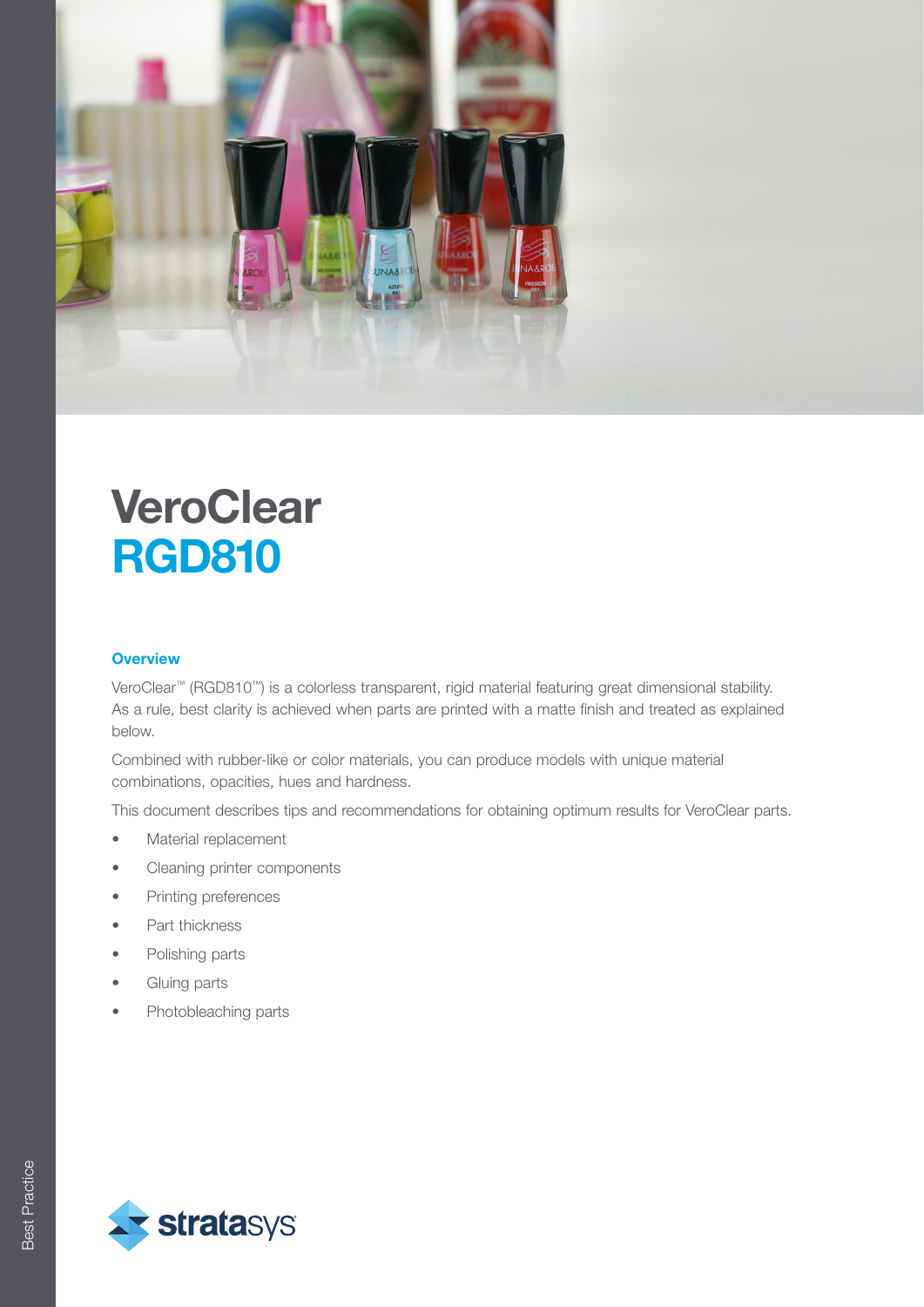### Recommendations and Tips

### Material Replacement

Traces of previous materials affect the clarity of VeroClear. Before printing with VeroClear, replace one or both of the currently installed cartridges with a VeroClear cartridge. Run the Material/Resin Replacement Wizard and select the flushing option appropriate for your printer.

When replacing RGD720™, RGD515Plus, TangoPlus™ or Agilus30™ Clear, select:

- High Performance cycle and run the wizard once.
- Short cycle and run the wizard four times.
- Single cycle and run the wizard four times.
- Full cycle and run the wizard once.

When replacing other model materials, select:

- High Performance cycle and run the wizard once. Then, run the wizard again (once) and select the Economy cycle.
- Short cycle and run the wizard five times.
- Single cycle and run the wizard five times.
- Full cycle and run the wizard once.

### Cleaning Printer Components

Before printing with VeroClear, clean the print heads, wiper, and roller waste collector thoroughly. This ensures that traces of previous materials (lines, spots, etc.) do not appear in the VeroClear part.

### Printing Preferences

Prolonged exposure to UV radiation during printing may produce parts with a yellowish tint. The printing mode and surface finish you choose affect the clarity of VeroClear parts. To achieve maximum clarity, use the following guidelines.

#### Printing Mode

- Desktop printers Prefer the High Quality mode (if available). In desktop printers that are enabled for printing modes, always prefer to print VeroClear parts in High Quality mode.
- All Other printers Prefer the High Speed mode. In High Speed mode, printed layers are 30-microns thick compared to 16 microns with High Quality mode. Therefore, fewer print-head and UV lamp passes (along the x-axis) are needed to complete the part.

### Surface Finish

• Matte Surface Finish (Recommended) — When printing VeroClear parts, always prefer a matte surface finish. The support material that covers matte surfaces helps protect the part's layers from excessive UV radiation, thereby improving clarity.

| Model clarity                                                                                                                                                                                                                                                                                                                                                                                                                                                                                                                                                                                                                                                                                                                                           | Model clarity immediately |
|---------------------------------------------------------------------------------------------------------------------------------------------------------------------------------------------------------------------------------------------------------------------------------------------------------------------------------------------------------------------------------------------------------------------------------------------------------------------------------------------------------------------------------------------------------------------------------------------------------------------------------------------------------------------------------------------------------------------------------------------------------|---------------------------|
| immediately                                                                                                                                                                                                                                                                                                                                                                                                                                                                                                                                                                                                                                                                                                                                             | after polishing and       |
| after printind                                                                                                                                                                                                                                                                                                                                                                                                                                                                                                                                                                                                                                                                                                                                          | lacquering                |
| ; normal operation and maintenance of the Eden primer. For safe<br>virons ental reasons, this material is kept in a special leve-proof<br>ablocontainer.<br>nthiner has a capacity of 10 kille lams of waste material-usuall<br>for several months of printer se. The printer software disp'ay<br>message when the container vighs 9 kilograms, and stops h<br>when it weighs 9.5 kilograms. At  ve 9 kilograms, the softwardd<br>we you to start a print job untilly ou replace the waste containg.<br>nitor the weight of the wasterconfriner in the Maintenance served<br>tter raterface. You can also visually x spect the level of waste in<br>er. (To access it, see page 48.)<br>Figure 1: Parts printed in High Speed Mode with a matte finish. |                           |
|                                                                                                                                                                                                                                                                                                                                                                                                                                                                                                                                                                                                                                                                                                                                                         |                           |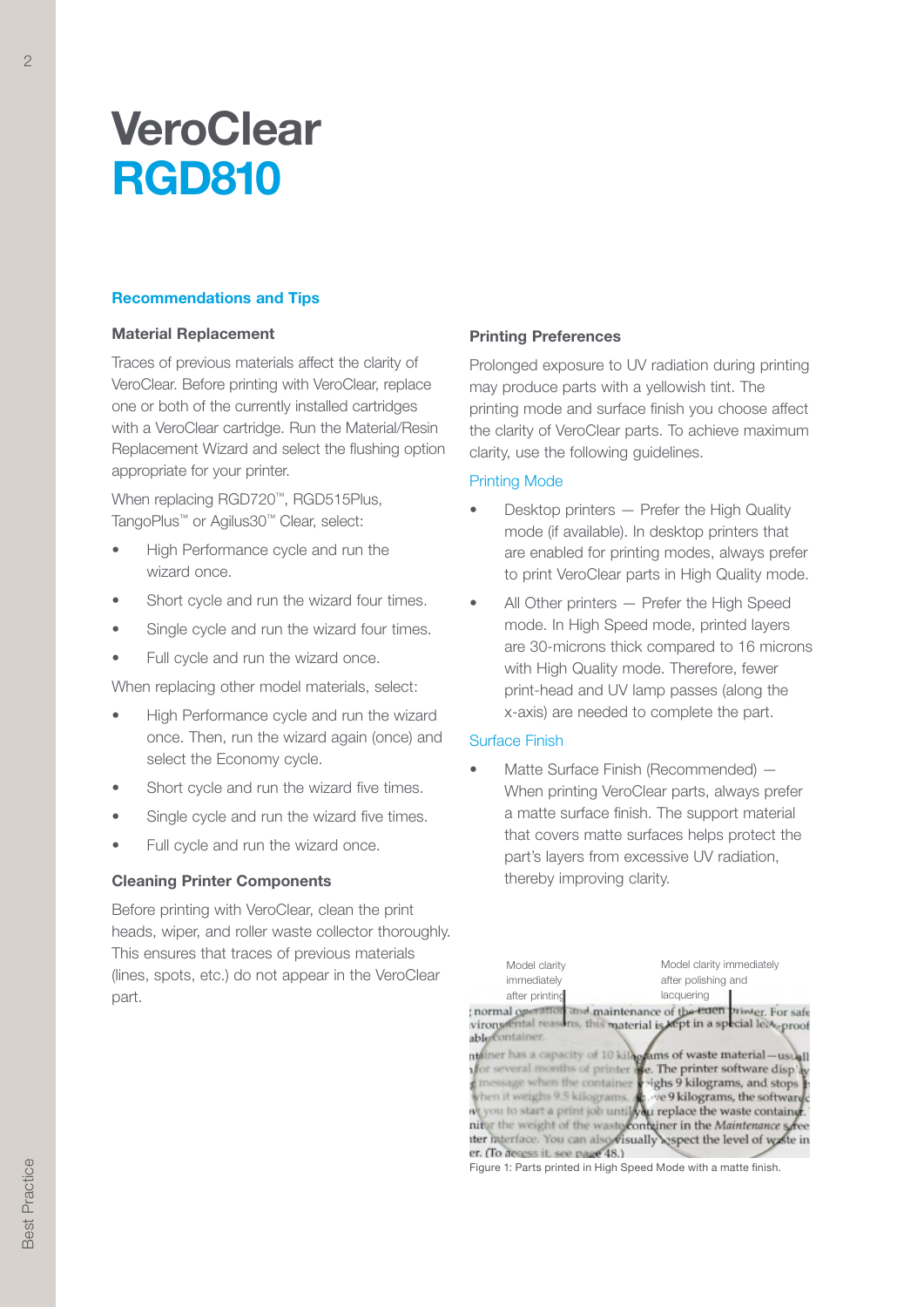• Glossy Surface Finish — When printing glossy parts, arrange them so they have similar heights (Figure 3). This ensures that the parts are not exposed to unnecessary UV radiation, since parts with similar heights require the same number of print-head and UV-lamp passes. When printing parts with different heights on the same tray (Figure 4), the print block passes over all parts even after the shorter parts have been completed. This causes the shorter parts to absorb more UV radiation than necessary, which reduces clarity.

#### Polishing Parts

Polishing VeroClear parts improves their clarity (Figure 1). Applying a coat of clear lacquer gives parts a shine and protects their surfaces. For polishing instructions, refer to the "Guide to Post Process Applications" on creating translucent 3D parts. When removing support material with the water jet, keep cleaning time to a minimum.

#### Gluing Parts

When gluing parts printed with VeroClear, use clear glue to ensure clarity in the joint areas. Apply glue only where necessary to minimize the glued surfaces.



Figure 2: Material Replacement wizard flushing cycles (sample). Figure 3: Parts with similar heights.



recommended.



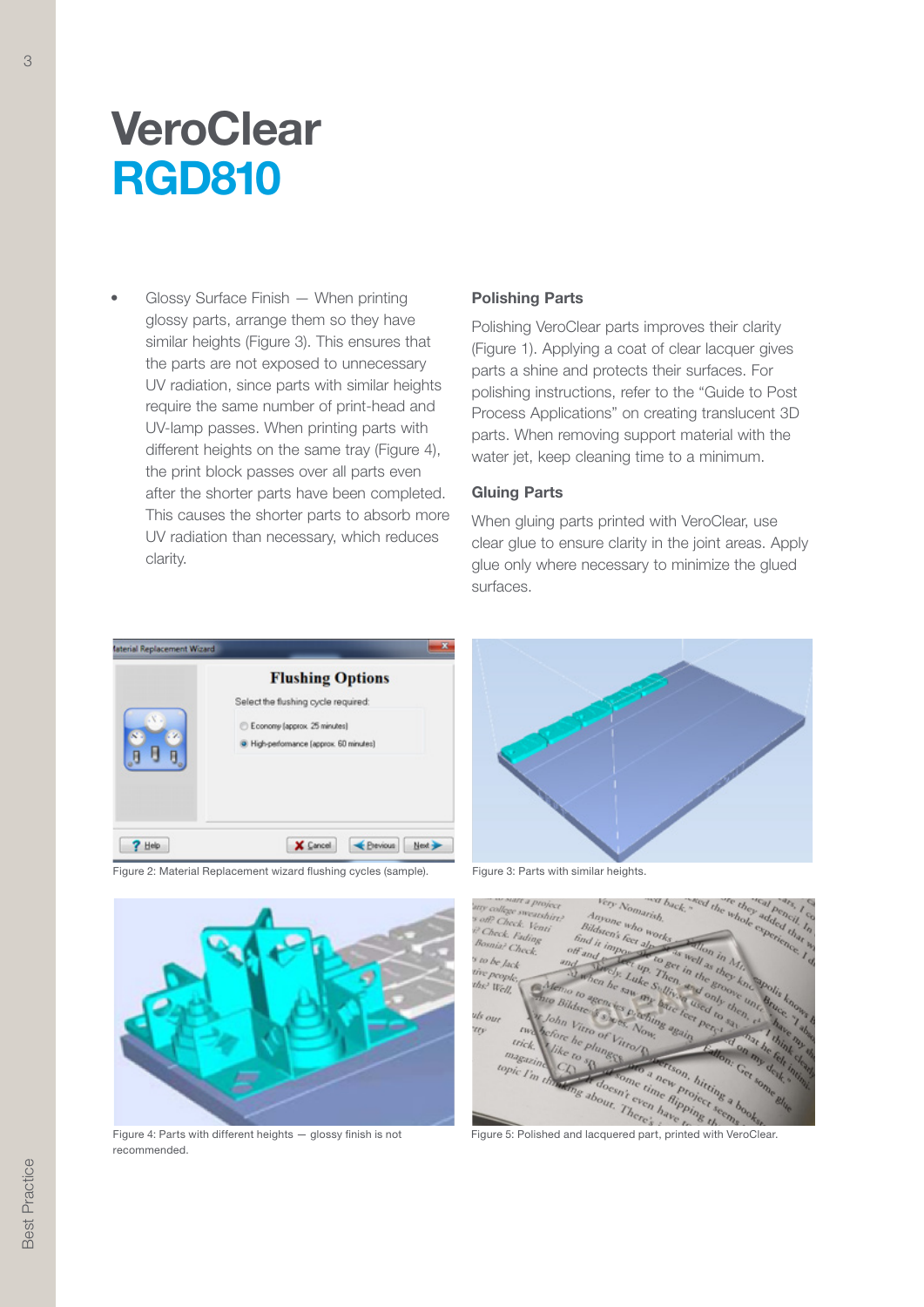## Part Thickness

Parts that are less than 15 mm thick offer the best clarity and color. Parts thicker than 15 mm may have a tint.

### Photobleaching Parts

Parts printed with VeroClear have a slightly yellow tint when removed from the printer. This is especially true for parts printed with a glossy finish. The yellow tint fades naturally over time, but you can greatly accelerate this process by using photobleaching treatment. This involves exposing parts to intense LED flood light.

## **Important:** Perform the photobleaching treatment as soon as possible after printing.

Recommended photobleaching methods include:

### Method A: Stratasys ProBleacher™ (Figure 6)

- Sold and supported by Stratasys
- Temperature, light intensity, and duration control
- Office-friendly
- Fast and consistent results

## Method B: Using LED Flood Light (Figure 7)

- Self-assembly from readily available components, including a cabinet lined with mirrors and a 100W LED flood light, 6500K daylight.
- Low-cost solution
- Varying results, due to the lack of precise control over temperature and light intensity

### Method C: Using an Illumination Chamber

- Off-the-shelf chamber
- Enables controlling temperature and light intensity
- Assures predictable results



Figure 6: Stratasys ProBleacher



Figure 7: Sample do-it-yourself photobleaching cabinet with LED lamp and mirrors.